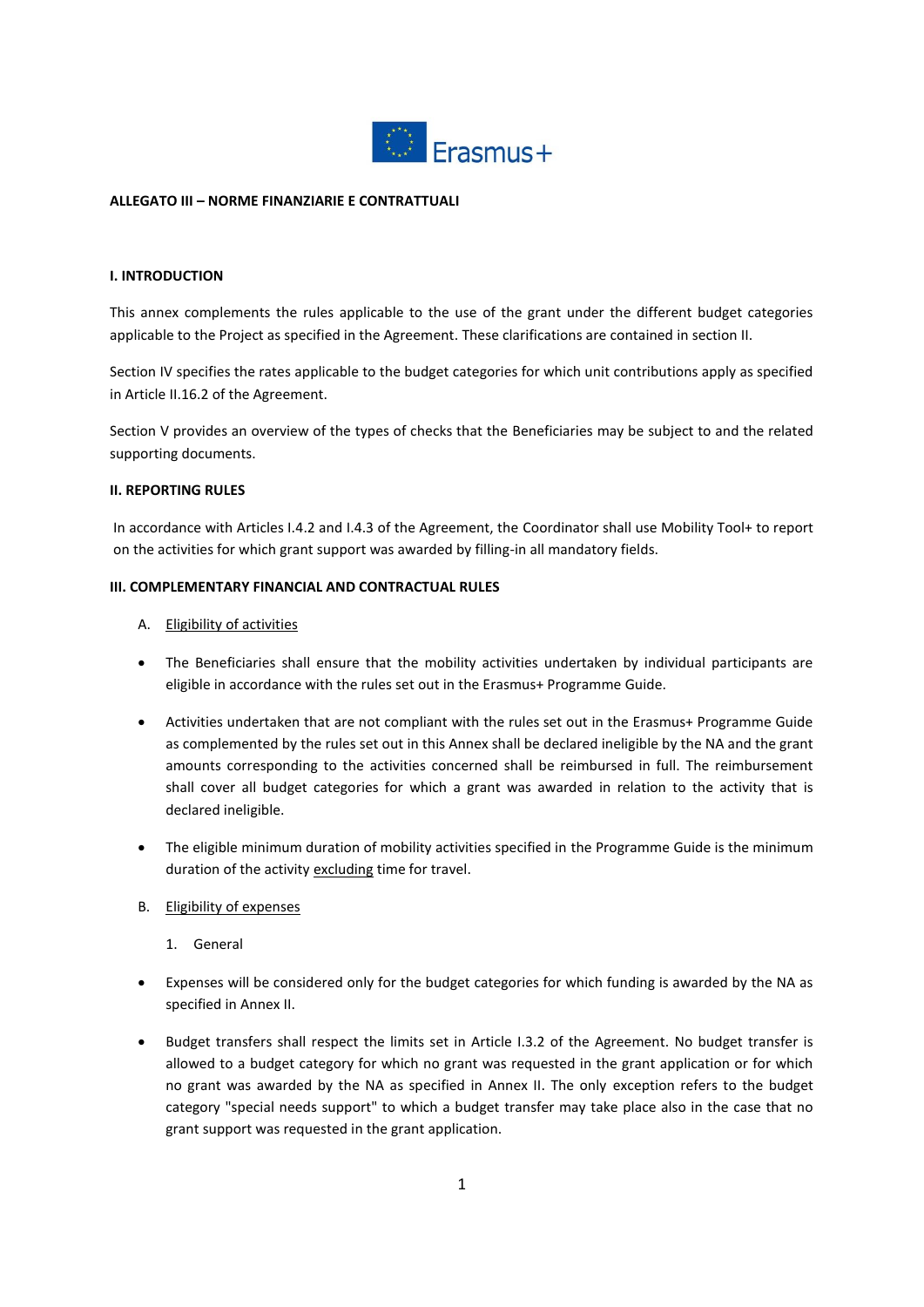- 2. Project management and implementation
- The Beneficiaries shall implement the activities and produce the outputs to be covered from this budget category as applied for in the grant application and as approved by the National Agency in the Agreement.
- The Beneficiaries shall agree on the distribution of the amount between them depending on their respective workload and contribution to the project activities and results.
- The Coordinator shall report on the project activities and results on behalf of the Project as a whole.

## 3. Transnational project meetings

- The Coordinator shall upload in Mobility Tool+ the list of participants including the name of the participant, the places of origin and venue will be recorded, and determine the distance band on the basis of the on-line distance calculator. Mobility Tool+ will calculate the grant amount automatically on the basis of the applicable unit contribution.
- By default, the place of origin is understood as the place where the sending organisation is located and the place of venue as the place where the receiving organisation is located. If a different place of origin or venue is reported, the beneficiary shall provide the reason for this difference in Mobility Tool+.
- In all cases, the beneficiaries shall be able to demonstrate a formal link with the persons participating in transnational project meetings, whether they are involved in the Project as staff (whether on a professional or voluntary basis) or as learners of the beneficiary organisations.
- Participation in Transnational project meetings taking place in the country of the Beneficiary is eligible under this budget category, provided that the activities involve participants from Project beneficiary organisations from at least two different Programme Countries and that the distance between the place of departure and place of arrival as specified above is at least 100 km following the online distance band calculator.

#### 4. Intellectual outputs

- The Beneficiaries shall develop the intellectual outputs proposed in the grant application and as approved by the NA in the Agreement.
- The Coordinator shall report on the activities undertaken and results produced in Mobility Tool+ on behalf of the Project as a whole. The coordinator shall provide documentary evidence of the project results of the Project as a whole, which shall be uploaded at the latest at final report stage in VALOR.
- The Coordinator shall report in Mobility Tool+ the number of days of work per category of staff for each of the beneficiaries on the basis of time sheets kept to that effect per person cooperating directly on the development of intellectual outputs. Mobility Tool+ will calculate the grant amount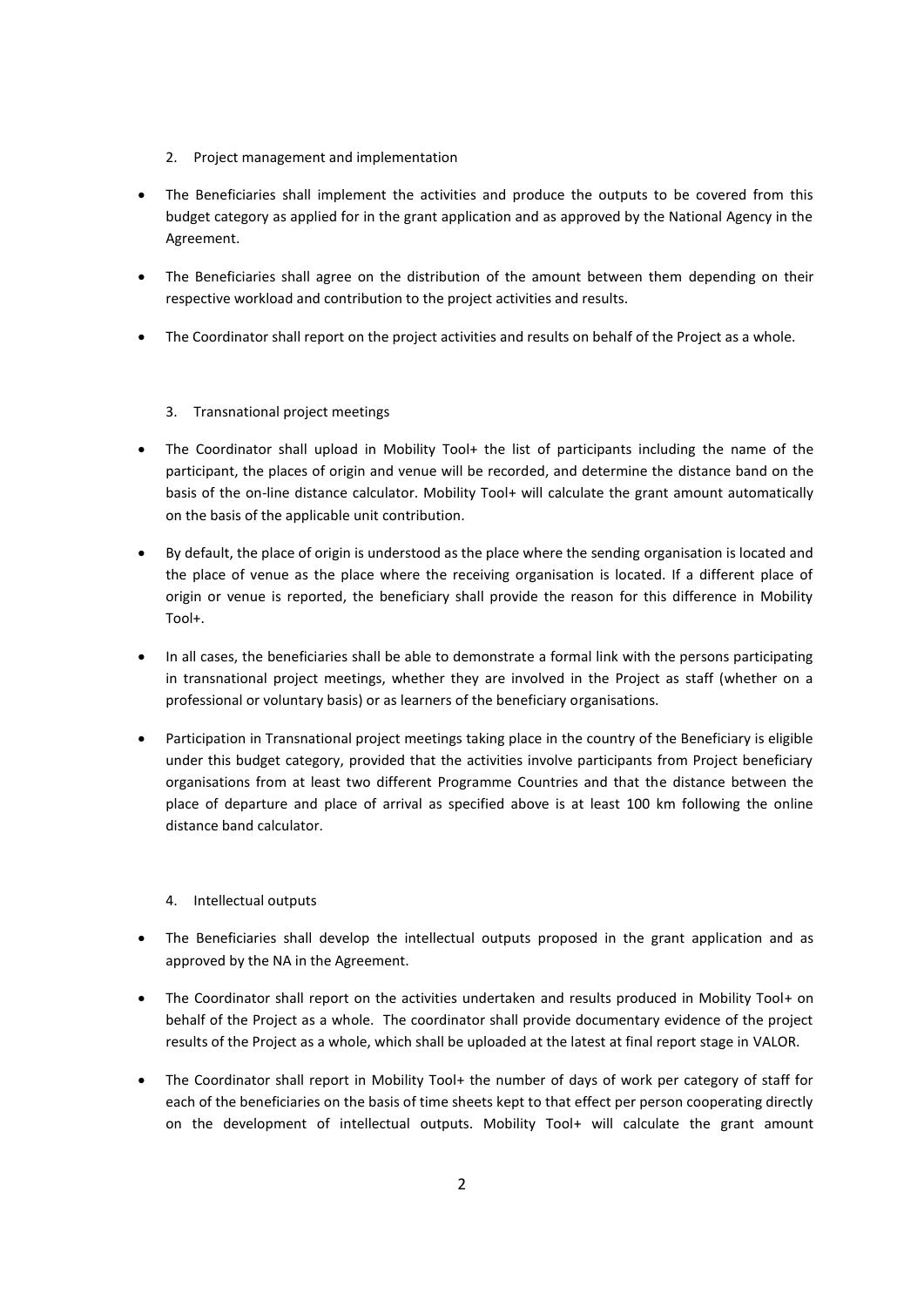automatically on the basis of the applicable unit contributions for the category of staff and country concerned.

 To be considered as "staff" for the development of intellectual outputs, the persons have to be, either on a professional or voluntary basis, involved in education, training or youth non-formal learning, and may include professors, teachers, trainers, school leaders, youth workers and non-educational staff. In all cases, the beneficiaries have to be able to demonstrate the formal link with the staff member concerned, whether the person is involved in the Project on a professional or voluntary basis.

Nota bene: staff working for a beneficiary on the basis of service contract (e.g. translators, web designer etc.) are not considered as staff of the organisation concerned. Their working time can therefore not be claimed under "intellectual outputs" but may be eligible under "exceptional costs" under the conditions specified in the related section below.

- The staff category applicable to each person has to be one of the four categories listed in section III of this Annex. In the case of staff working on a voluntary basis, the category applicable does not relate to the professional profile of the person, but to the function performed by the person in relation to the development of the intellectual output.
- Staff costs for managers and administrative staff are expected to be covered already under the "Project management and implementation" budget item. These costs can be used under the "Intellectual Outputs" budget item only if applied for and approved by the NA, as specified in Annex II.

#### 5. Multiplier events

- The organisation of multiplier events is eligible only if applied for and approved by the National Agency in Annex II of the Agreement.
- In the case that the Beneficiaries do not develop the Intellectual outputs applied for and approved by the NA, the related Multiplier events will not be considered eligible for grant support either. If the NA awarded support for the development of several Intellectual outputs but only some of them are ultimately realised, the NA will determine to which extent each of the related Multiplier events is eligible for grant support.
- Only participants from organisations other than the beneficiaries can be counted in for the number of persons on the basis of which the grant amount is established.
- Multiplier events can take place only in the Programme or Partner Countries in which the beneficiaries are located.
- The coordinator shall report in Mobility Tool+ on the description of the events, the Intellectual outputs related to the multiplier events, the leading and participating organisations, the receiving country, and the numbers of local and international participants.
	- 6. Transnational learning, teaching and training activities
- The Coordinator shall record all Transnational learning, teaching and training activities in the Mobility Tool+. If necessary, the beneficiary may add one day for travel directly before the first day of the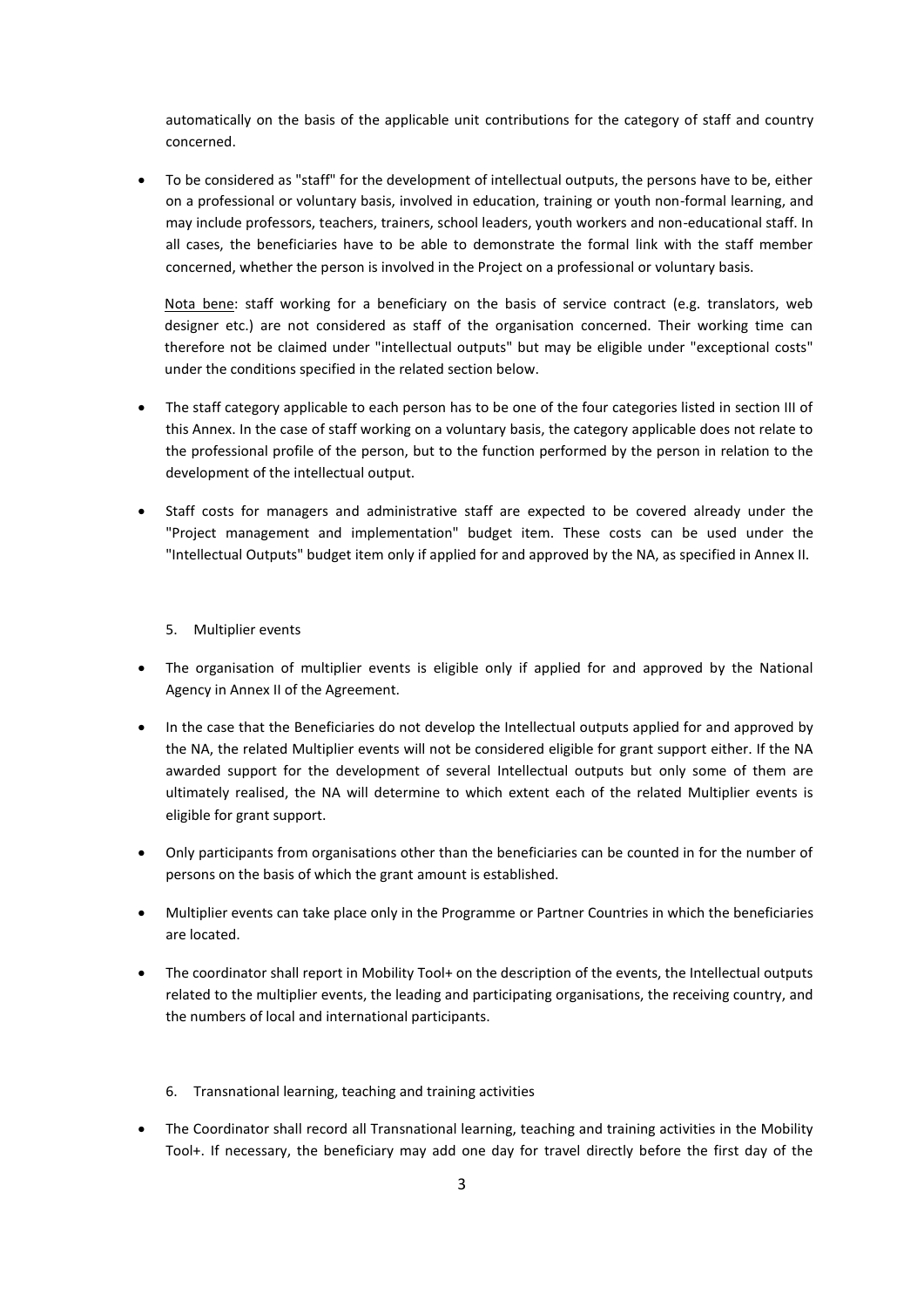activity abroad and one day for travel directly following the last day of the activity abroad; these extra days for travel will be considered for the calculation of the individual support.

- In case no travel took place, the coordinator shall report that situation accordingly in Mobility Tool+ for each participant concerned. For the establishment of the distance band applicable, the coordinator shall use the on-line distance calculator available on the Commission's website at http://ec.europa.eu/programmes/erasmus-plus/tools/distance\_en.htm. By default, the place of departure is understood as the place where the sending organisation is located and the place of arrival as the place where the hosting organisation is located. If a different place of departure or arrival is reported, the coordinator shall provide the reason for this difference in Mobility Tool+.
- The coordinator shall report for each participant undertaking a learning, teaching or training activity abroad of more than 2 months whether linguistic preparation was undertaken with the support of the grant awarded for linguistic support.
- Mobility Tool+ will calculate the grant amounts for travel, individual support and linguistic support based on the applicable unit contribution rates.
- Eligible Transnational learning, teaching and training activities are:
	- o Blended mobility combining short-term physical mobility (5 days to 2 months) with virtual mobility;
	- o Long-term teaching or training assignments (2 to 12 months);
	- o Short-term joint staff training events (5 days to 2 months).
- Transnational training, teaching or learning activities must take place in the countries in which the beneficiaries are located. However, activities of learners as well as long-term activities of staff or youth workers from or to Partner Countries are not eligible, with the exception of staff from Partners Countries teaching in Intensive Study Programmes.
- Support to participants in Blended mobility and Short-term joint staff training events (Transnational learning, teaching and training activities) taking place in their own country is eligible under this budget category, provided that the activities involve participants from beneficiary organisations from at least two different Programme Countries and that the distance between the place of departure and place of arrival as specified above is at least 100 km following the online distance band calculator.
- Eligible participants in Transnational learning, teaching and training activities are persons who have a direct link with a beneficiary organisation in one of the following capacities, as follows:
	- o Students registered in a participating HEI and enrolled in studies leading to a recognised degree or other recognised tertiary level qualification, up to and including the level of doctorate (in Intensive Study Programmes and blended mobility activities);
	- o Apprentices, VET students, adult learners, and young people in blended mobility;
	- o Pupils of any age, accompanied by school staff (in short-term exchanges of groups of pupils);
	- $\circ$  Pupils aged 14 or older enrolled in full-time education at a school participating in the Strategic Partnership (in long-term study mobility of pupils);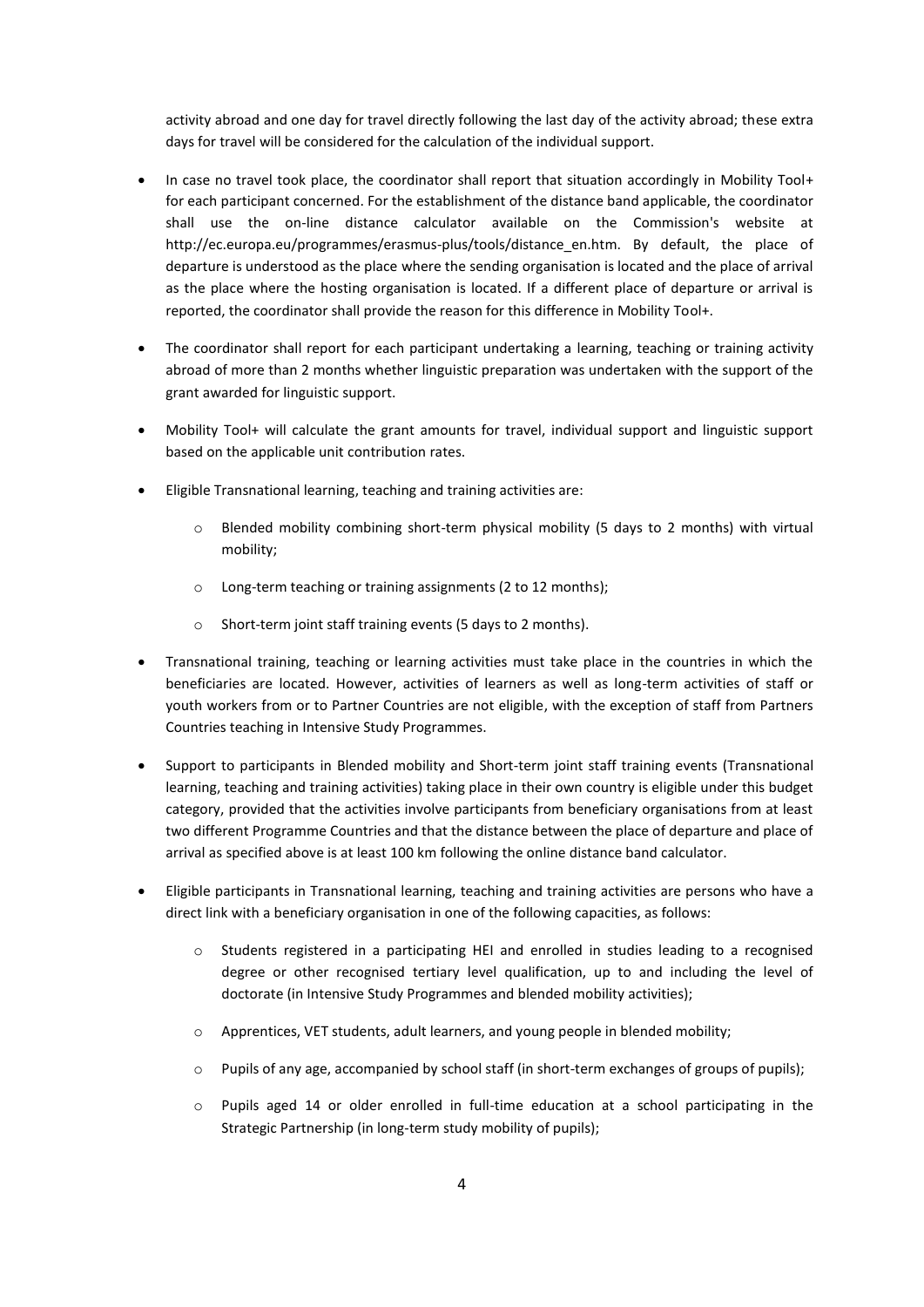- o Professors, teachers, trainers and educational and administrative staff employed at a participating organisation, youth workers.
- In all cases, the beneficiaries shall be able to demonstrate the formal link with the persons participating in Transnational training, teaching or learning activities, whether they are involved in the Project as staff (either on a professional or a voluntary basis) or as learners.

### 7. Special needs support

- The Coordinator shall report in Mobility Tool+ whether additional grant support for special needs support was used for any of the participants with special needs. The coordinator shall report in Mobility Tool+ the type of additional expenses as well as the real amount of related additional costs incurred.
- The Special needs support includes costs directly related to participants with special needs and accompanying persons taking part in transnational teaching, training and learning activities.

#### 8. Exceptional costs

- Exceptional costs can cover only the costs stipulated in Article II.16.4 of the Agreement.
- Grant support for exceptional costs can be claimed only for sub-contracting of goods and services and depreciation costs of equipment or other assets purchase and for a financial guarantee if required by the Agreement. Sub-contracting of services is limited to services that cannot be provided by the beneficiaries for duly justified reasons. Equipment cannot include normal office equipment (such as PCs, laptops, printers, beamers, etc.) or equipment used by the beneficiaries for their normal activities (such as equipment for computer classes or training purposes that are part of the normal curriculum).
- The coordinator shall report in Mobility Tool+ the type of expenses and actual costs incurred for exceptional costs.
- The same type of costs cannot be claimed both under grant items based on unit contributions and grant items based on real costs incurred.
- In the case of equipment purchase, rental or lease only the amount corresponding to the share of time of the use of the equipment for the project can be claimed. Cost related to the depreciation of equipment or other assets (new or second-hand) shall be calculated by reference to the cost recorded in the accounting statements of the beneficiary, provided that the asset has been purchased in accordance with Article II.9 and that it is written off in accordance with the international accounting standards and the usual accounting practices of the beneficiary.
- For exceptional costs, the coordinator is required to provide all supporting documents at final report stage.

#### C. Grant reduction for poor, partial or late implementation

Poor, partial or late implementation of the Project may be established by the NA on the basis of: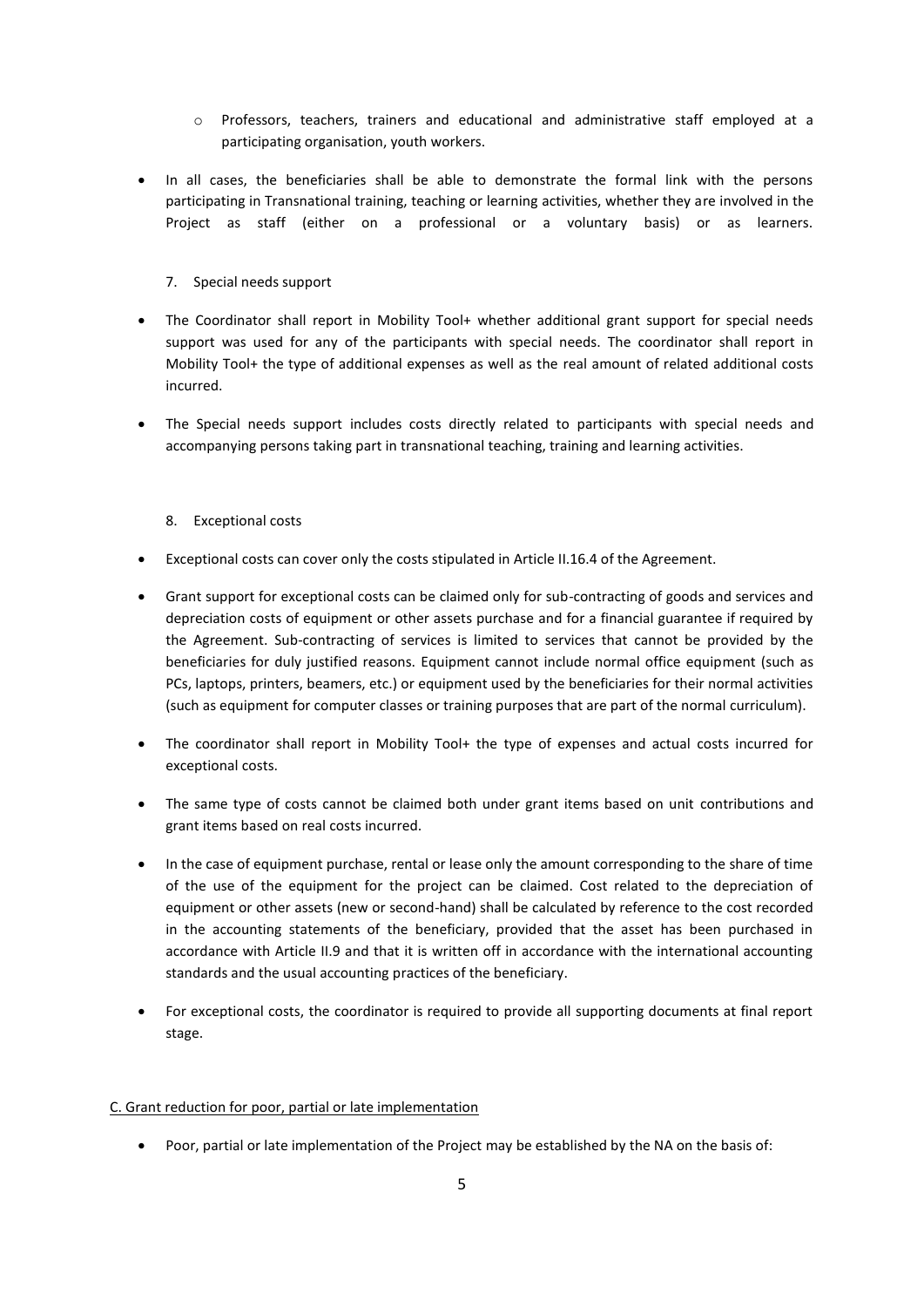- o The final report submitted by the coordinator;
- o The products and outputs produced by the project;
- The NA may consider also information received from any other relevant source, proving that the Project is not implemented in accordance with the contractual provisions. Other sources of information may include monitoring visits, desk checks or on the spot checks undertaken by the NA.
- The final report will be evaluated on the basis of quality criteria and scored on a total of maximum 100 points. If the final report scores below 50 points in total, the NA may reduce the final grant amount on the basis of poor, partial or late implementation of the Project even if all activities reported were eligible and actually took place.
- The final report, products and outputs will be assessed by the NA, using a common set of quality criteria focusing on:
	- $\circ$  The extent to which the project was implemented in line with the approved grant application
	- $\circ$  The quality of activities undertaken and their consistency with the project objectives
	- o The quality of the products and outputs produced
	- o The learning outcomes and impact on participants
	- $\circ$  The extent to which the project proved to be innovative/complementary to other initiatives
	- o The extent to which the project proved to add value at EU level
	- o The extent to which the project implemented effective quality measures as well as measures for evaluating the project's outcomes
	- o The impact on the participating organisations
	- o In case of learning, teaching and training activities: the quality of the practical arrangements provided in support of the mobility, in terms of preparation, monitoring and support to participants during their mobility activity, the quality arrangements for the recognition/validation of the learning outcomes of participants
	- o The quality and scope of the dissemination activities undertaken
	- o The potential wider impact of the project on individuals and organisations beyond the beneficiaries
- A grant reduction based on poor, partial or late implementation may be applied to the total final amount of eligible expenses and may be of:
	- o 25% if the final report scores at least 40 points and below 50 points;
	- o 50% if the final report scores at least 25 points and below 40 points;
	- o 75% if the final report scores below 25 points.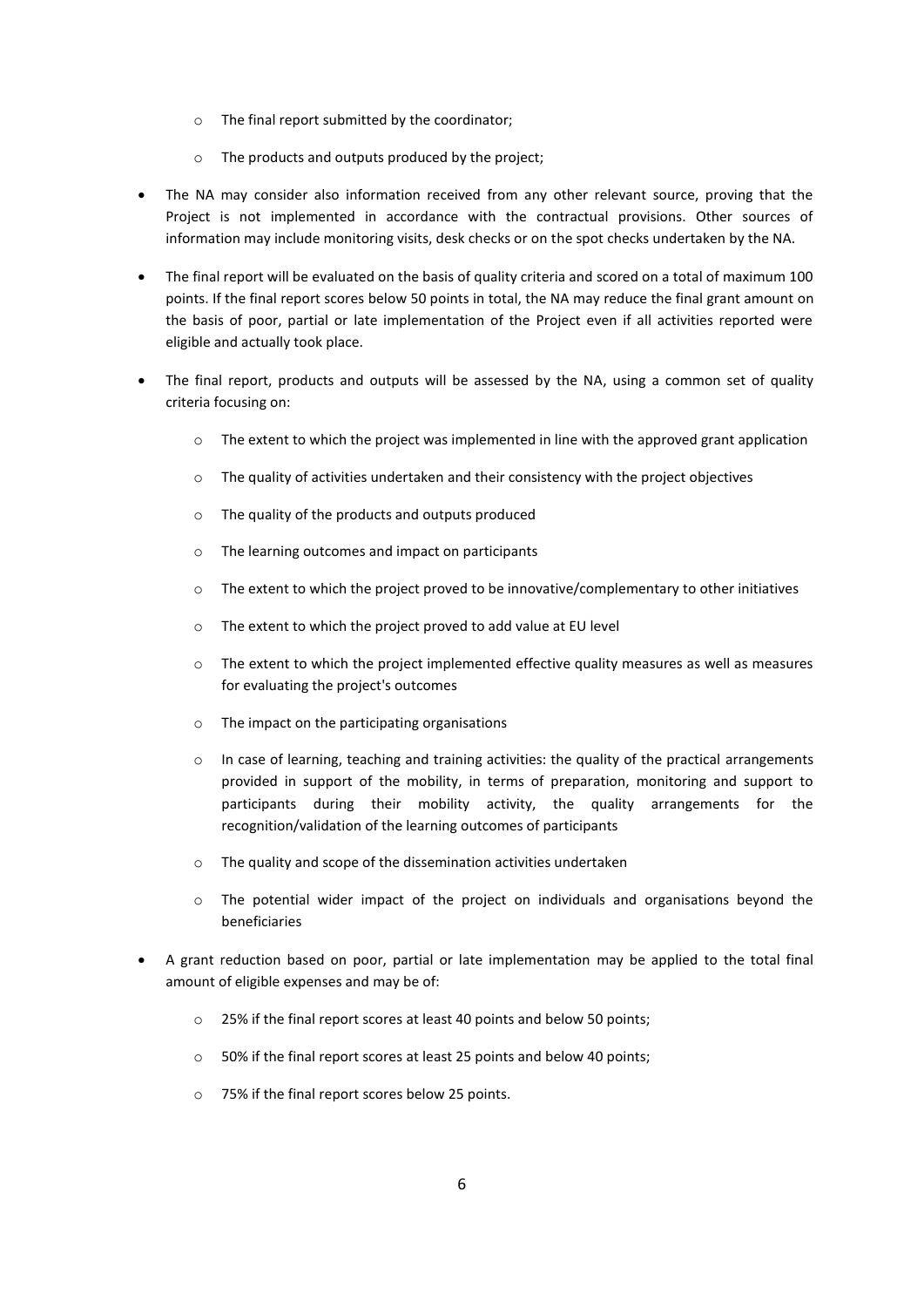## **III. Rates applicable for contributions to unit costs**

#### **1. Project management and implementation**

Contribution to the activities of the coordinating organisation:

**500 EUR** per month

Contribution to the activities of the other participating organisations:

**250 EUR** per participating organisation per month

Maximum amount in the case of 10 Beneficiaries or more:

**2750 EUR** per month for the Project as a whole

#### **2. Transnational project meetings**

| For travel distances between 100 and 1999KM:   |  |  |  |  |
|------------------------------------------------|--|--|--|--|
| 575 EUR per participant per meeting            |  |  |  |  |
|                                                |  |  |  |  |
| For travel distances of 2000 KM or more:       |  |  |  |  |
| 760 EUR per participant per meeting            |  |  |  |  |
|                                                |  |  |  |  |
| Maximum amount:                                |  |  |  |  |
| 23 000 EUR per year for the project as a whole |  |  |  |  |

Nota bene: the "travel distance" represents the distance between the place of origin and the venue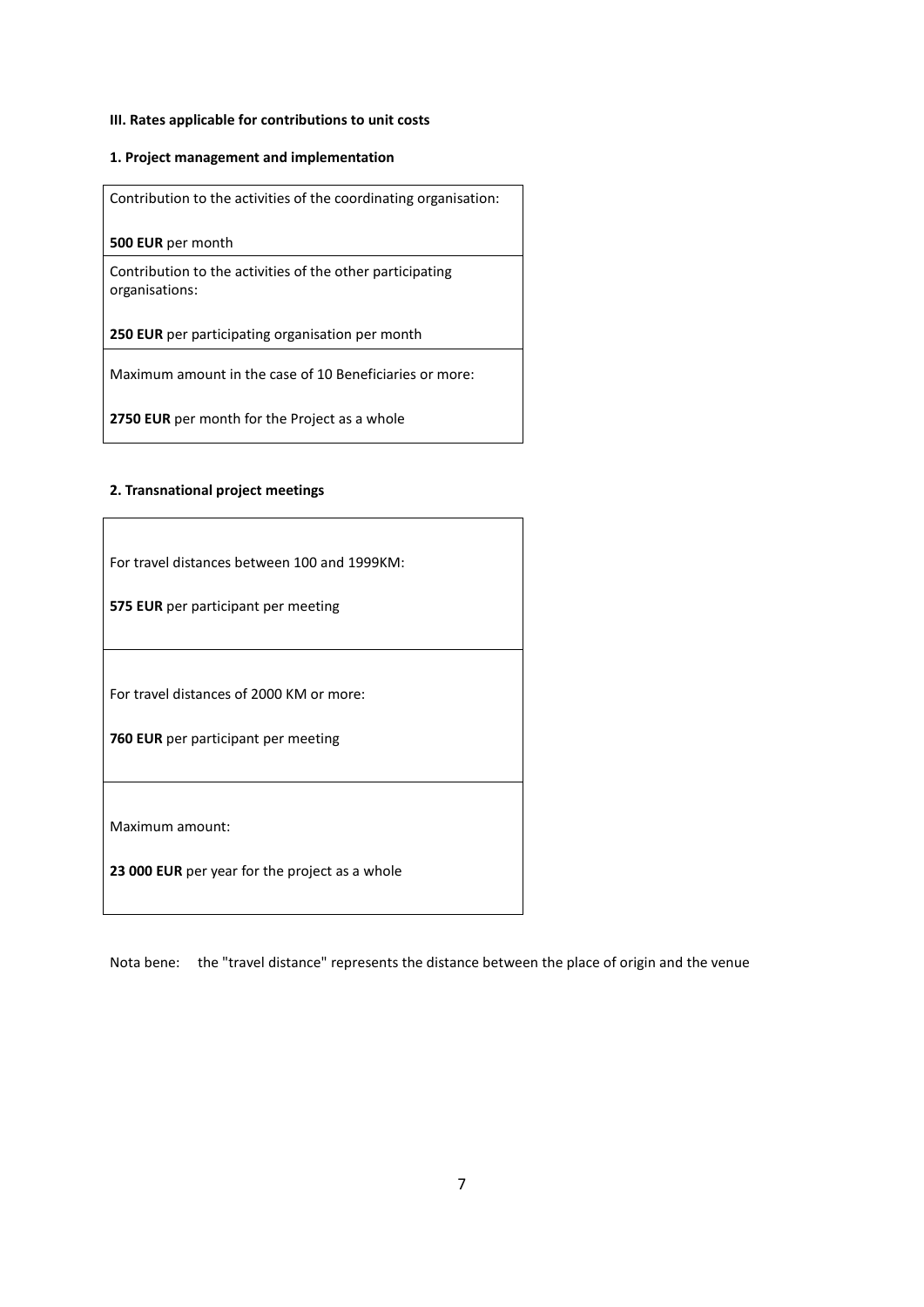## **3. Intellectual outputs**

| <b>Programme Countries</b>                                                                                                            | <b>Manager</b> | Teacher/Trainer/<br>Researcher/<br>Youth worker | <b>Technician</b>     | <b>Administrative</b><br>staff |
|---------------------------------------------------------------------------------------------------------------------------------------|----------------|-------------------------------------------------|-----------------------|--------------------------------|
|                                                                                                                                       |                |                                                 | Amount per day in EUR |                                |
| Denmark, Ireland, Luxembourg, Netherlands,<br>Austria, Sweden, Liechtenstein, Norway                                                  | 294            | 241                                             | 190                   | 157                            |
| Belgium, Germany, France, Italy, Finland,<br><b>United Kingdom, Iceland</b>                                                           | 280            | 214                                             | 162                   | 131                            |
| Czech Republic, Greece, Spain, Cyprus, Malta,<br>Portugal, Slovenia                                                                   | 164            | 137                                             | 102                   | 78                             |
| Bulgaria, Estonia, Croatia, Latvia, Lithuania,<br>Hungary, Poland, Romania, Slovakia former<br>Yugoslav Republic of Macedonia, Turkey | 88             | 74                                              | 55                    | 39                             |

| <b>Partner Countries</b>                                                                                                                                                                                                                                                                                                                                                                                                                                  | <b>Manager</b> | Teacher/Trai<br>ner/Researc<br>her/<br>Youth<br>worker | <b>Technician</b>            | <b>Administrative staff</b> |
|-----------------------------------------------------------------------------------------------------------------------------------------------------------------------------------------------------------------------------------------------------------------------------------------------------------------------------------------------------------------------------------------------------------------------------------------------------------|----------------|--------------------------------------------------------|------------------------------|-----------------------------|
| Australia, Canada, Kuwait, Macao, Monaco, Qatar, San<br><b>Marino, Switzerland, United States of America</b>                                                                                                                                                                                                                                                                                                                                              | 294            | 241                                                    | Amount per day in EUR<br>190 | 157                         |
| Andorra, Brunei, Japan, New Zealand, Singapore, United<br><b>Arab Emirates, Vatican City State</b>                                                                                                                                                                                                                                                                                                                                                        | 280            | 214                                                    | 162                          | 131                         |
| Bahamas, Bahrain, Equatorial Guinea, Hong Kong, Israel,<br>Korea (Republic of), Oman, Saudi Arabia, Taiwan                                                                                                                                                                                                                                                                                                                                                | 164            | 137                                                    | 102                          | 78                          |
| Afghanistan, Albania, Algeria, Angola, Antigua and<br>Barbuda, Argentina, Armenia, Azerbaijan, Bangladesh,<br>Barbados, Chile, Belarus, Belize, Benin, Bhutan, Bolivia,<br>Bosnia and Herzegovina, Botswana, Brazil, Burkina Faso,<br>Burundi, Cambodia, Cameroon, Cape Verde, Central<br>African Republic, Chad, China, Colombia, Comoros,<br>Congo (Brazzaville), Congo (Kinshasa), Cook Islands,<br>Rica, Cuba, Djibouti, Dominica, Dominican<br>Costa | 88             | 74                                                     | 55                           | 39                          |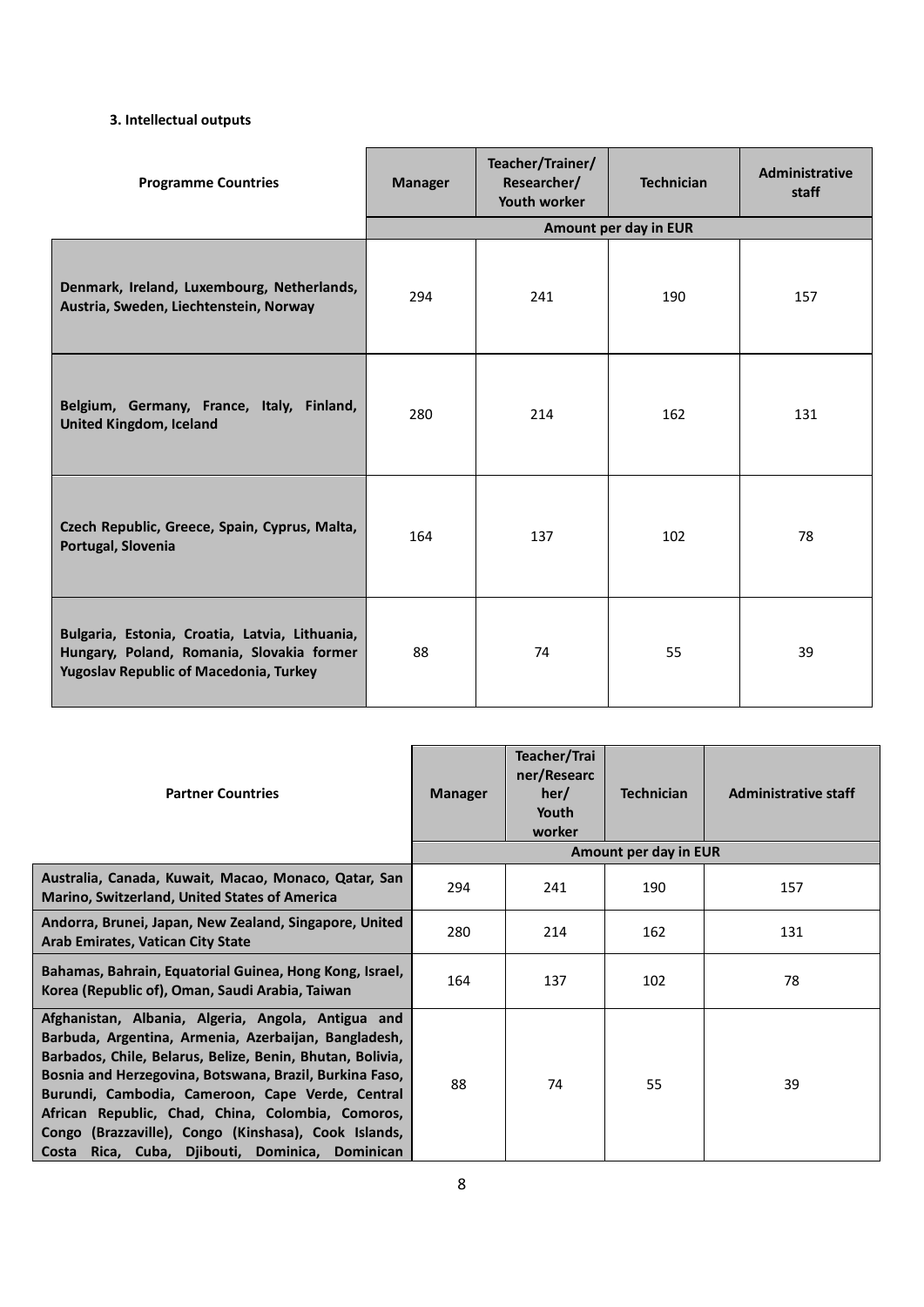| <b>Partner Countries</b>                                                                                                                                                                                                                                                                                                                                                                                                                                                                                                                                                                                                                                                                                                                                                                                                                                                                                                                                                                                                                                                                                                                                                                                          | <b>Manager</b> | Teacher/Trai<br>ner/Researc<br>her/<br>Youth<br>worker | <b>Technician</b><br>Amount per day in EUR | <b>Administrative staff</b> |
|-------------------------------------------------------------------------------------------------------------------------------------------------------------------------------------------------------------------------------------------------------------------------------------------------------------------------------------------------------------------------------------------------------------------------------------------------------------------------------------------------------------------------------------------------------------------------------------------------------------------------------------------------------------------------------------------------------------------------------------------------------------------------------------------------------------------------------------------------------------------------------------------------------------------------------------------------------------------------------------------------------------------------------------------------------------------------------------------------------------------------------------------------------------------------------------------------------------------|----------------|--------------------------------------------------------|--------------------------------------------|-----------------------------|
|                                                                                                                                                                                                                                                                                                                                                                                                                                                                                                                                                                                                                                                                                                                                                                                                                                                                                                                                                                                                                                                                                                                                                                                                                   |                |                                                        |                                            |                             |
| Republic, East Timor, Ecuador, Egypt, El Salvador,<br>Eritrea, Ethiopia, Fiji, Gabon, Gambia, Georgia, Ghana,<br>Grenada, Guatemala, Guinea (Republic of), Guinea-<br>Bissau, Guyana, Haiti, Honduras, India, Indonesia, Iran,<br>Iraq, Ivory Coast, Jamaica, Jordan, Kazakhstan, Kenya,<br>Kiribati, Korea (DPR), Kosovo, Kyrgyzstan, Laos,<br>Lebanon, Lesotho, Liberia, Libya, Madagascar, Malawi,<br>Malaysia, Maldives, Mali, Marshall Islands, Mauritania,<br>Mauritius, Mexico, Micronesia, Moldova, Mongolia,<br>Montenegro.<br>Morocco.<br>Mozambique,<br>Myanmar,<br>Namibia, Nauru, Nepal, Nicaragua, Niger, Nigeria, Niue,<br>Pakistan, Palau, Palestine, Panama, Papua New Guinea,<br>Paraguay, Peru, Philippines, Russian Federation,<br>Rwanda, Samoa, Sao Tome and Principe, Senegal,<br>Serbia, Seychelles, Sierra Leone, Solomon Islands,<br>Somalia, South Africa, Sri Lanka, St. Lucia, St. Vincent<br>and the Grenadines, St. Kitts and Nevis, Sudan,<br>Suriname, Swaziland, Syria, Tajikistan, Tanzania,<br>Thailand, Togo, Tonga, Trinidad and Tobago, Tunisia,<br>Turkmenistan, Tuvalu, Uganda, Ukraine, Uruguay,<br>Uzbekistan, Vanuatu, Venezuela, Vietnam, Yemen,<br>Zambia, Zimbabwe |                |                                                        |                                            |                             |
|                                                                                                                                                                                                                                                                                                                                                                                                                                                                                                                                                                                                                                                                                                                                                                                                                                                                                                                                                                                                                                                                                                                                                                                                                   |                |                                                        |                                            |                             |

## **4. Multiplier events**

**100 EUR** per local participant

(i.e. participants from the country where the event is taking place)

**200 EUR** per international participant (i.e. participants from other countries)

Maximum **30 000 EUR** for the project as a whole

## **5. Transnational training, teaching and learning activities**

## **5.a. Travel**

For travel distances between 100 and 1 999KM: **275 EUR** per participant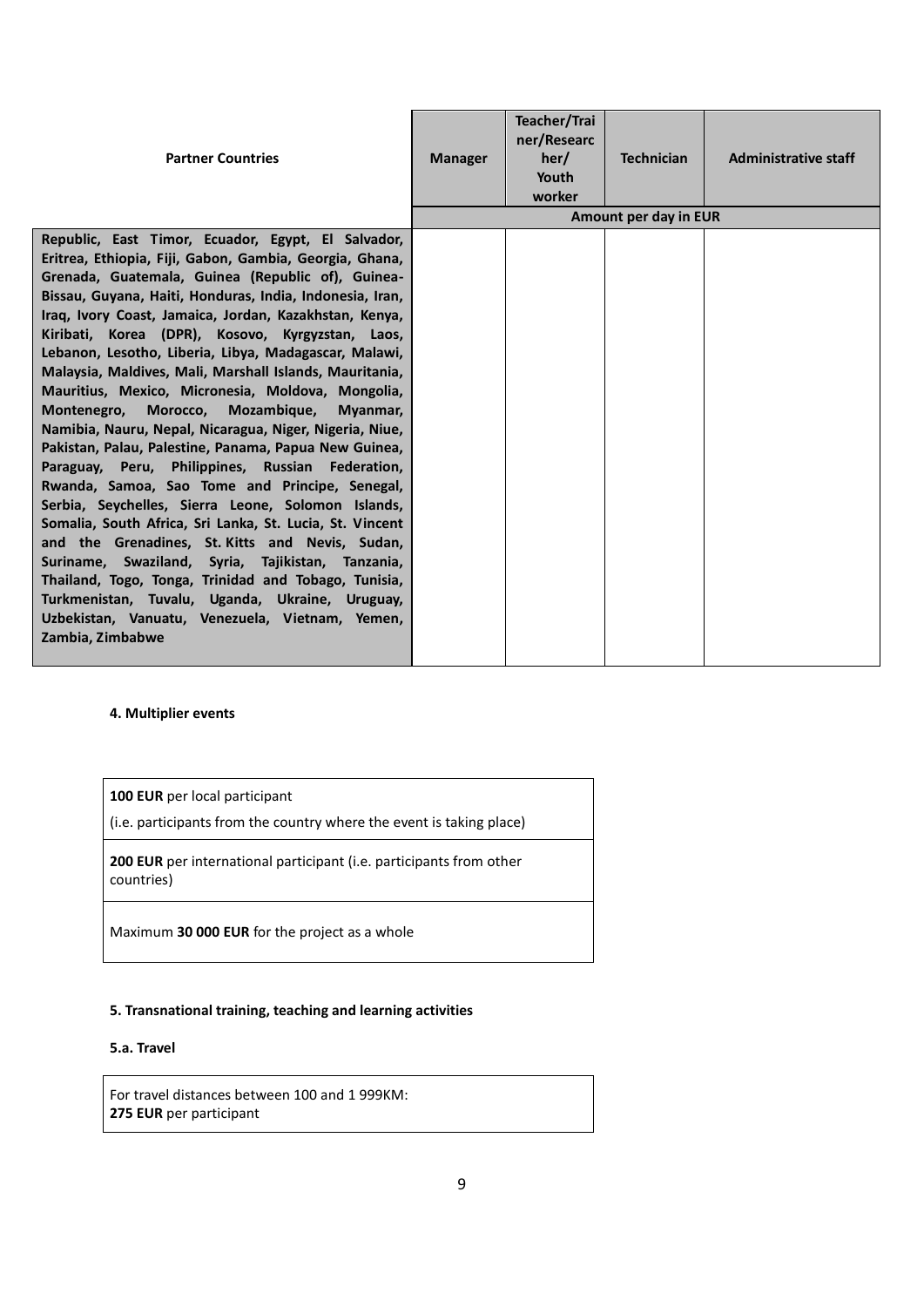For travel distances of 2 000KM or more: **360 EUR** per participant

Nota bene: the "travel distance" represents the distance between the place of origin and the venue, whereas the "amount" covers the contribution to the travel both to and from the venue.

### **5.b. Individual support**

## **Short-term activities**

| Short term joint staff training<br>events, teaching in Intensive<br><b>Study Programmes and</b><br>accompanying persons | up to the 14 <sup>th</sup> day of activity: 100 EUR per day per participant<br>$\overline{+}$<br>between the 15 <sup>th</sup> and 60 <sup>th</sup> day of activity: <b>70 EUR</b> per day per participant |
|-------------------------------------------------------------------------------------------------------------------------|-----------------------------------------------------------------------------------------------------------------------------------------------------------------------------------------------------------|
| Short term activities for learners<br>(blended mobility, short term<br>pupils' mobility, intensive<br>programmes)       | up to the $14th$ day of activity: 55 EUR per day per participant<br>$\overline{+}$<br>between the 15 <sup>th</sup> and 60 <sup>th</sup> day of activity: <b>40 EUR</b> per day per participant            |

## **Long-term activities**

| Long term teaching or training<br>assignments | up to the $14^{th}$ day of activity: <b>B1.5</b> per day per participant<br>$\ddot{}$<br>between the 15 <sup>th</sup> and 60 <sup>th</sup> day of activity: <b>B1.6</b> per day per participant |
|-----------------------------------------------|-------------------------------------------------------------------------------------------------------------------------------------------------------------------------------------------------|
| Long term mobility of youth<br>workers        | $+$<br>between the 61 <sup>th</sup> day of activity and up to 12 months: <b>B1.7</b> per day per<br>participant                                                                                 |
| Long term mobility of pupils                  | <b>B1.8</b> per month per participant                                                                                                                                                           |

| <b>Receiving country</b> | Long-term teaching or training assignments -<br>mobility of youth workers | Long-term activities<br>of pupils |             |             |  |  |
|--------------------------|---------------------------------------------------------------------------|-----------------------------------|-------------|-------------|--|--|
|                          |                                                                           | in EUR per day                    |             |             |  |  |
|                          | <b>B1.5</b>                                                               | <b>B1.6</b>                       | <b>B1.7</b> | <b>B1.8</b> |  |  |
| <b>Belgium</b>           | 105                                                                       | 74                                | 53          | 110         |  |  |
| <b>Bulgaria</b>          | 105                                                                       | 74                                | 53          | 70          |  |  |
| <b>Czech Republic</b>    | 105                                                                       | 74                                | 53          | 90          |  |  |
| <b>Denmark</b>           | 120                                                                       | 84                                | 60          | 145         |  |  |
| Germany                  | 90                                                                        | 63                                | 45          | 110         |  |  |
| <b>Estonia</b>           | 75                                                                        | 53                                | 38          | 85          |  |  |
| <b>Ireland</b>           | 120                                                                       | 84                                | 60          | 125         |  |  |
| Greece                   | 105                                                                       | 74                                | 53          | 100         |  |  |
| <b>Spain</b>             | 90                                                                        | 63                                | 45          | 105         |  |  |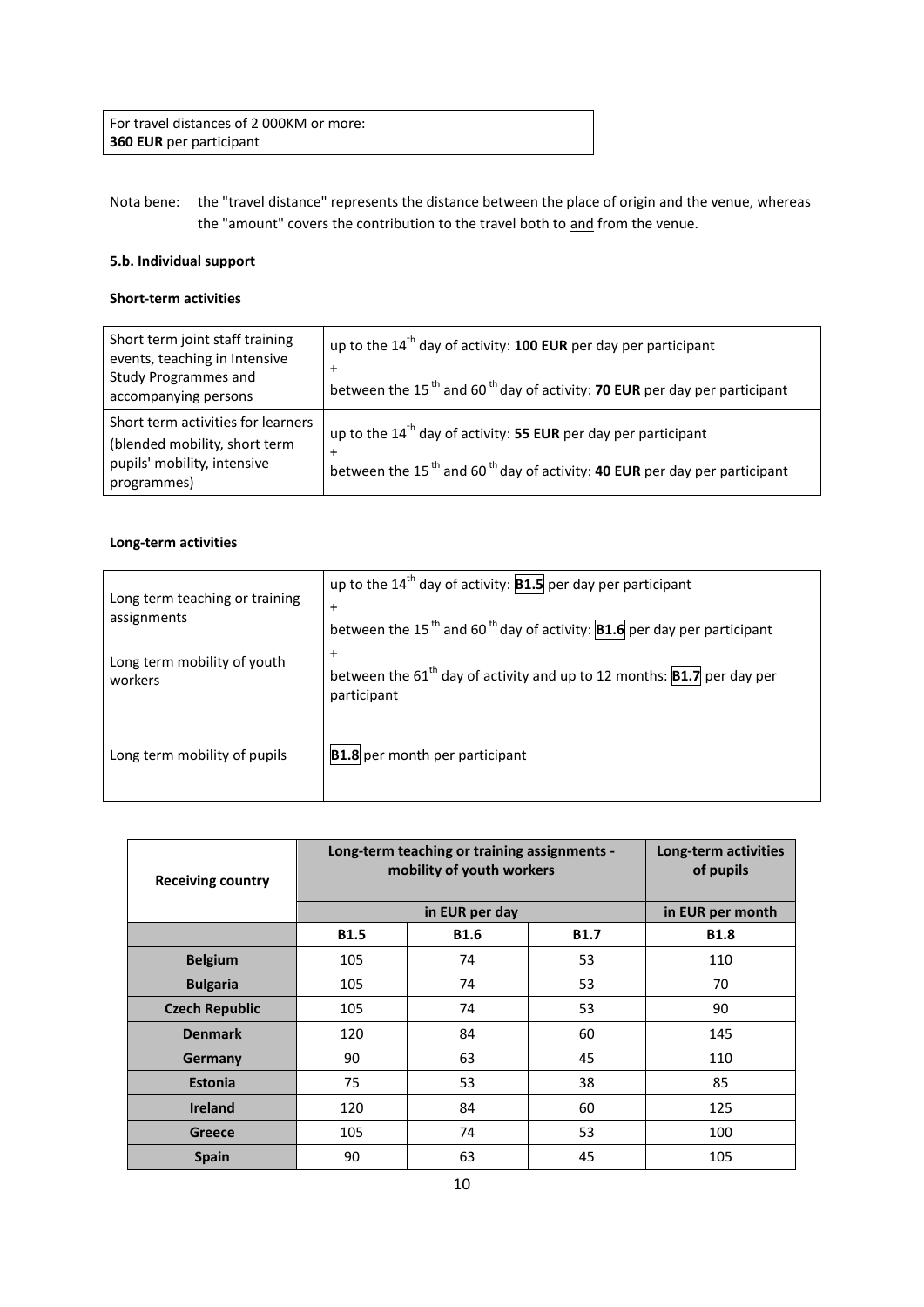| <b>Receiving country</b>                        | Long-term teaching or training assignments -<br>mobility of youth workers | Long-term activities<br>of pupils |    |     |  |  |
|-------------------------------------------------|---------------------------------------------------------------------------|-----------------------------------|----|-----|--|--|
|                                                 |                                                                           | in EUR per day                    |    |     |  |  |
| <b>France</b>                                   | 105                                                                       | 115                               |    |     |  |  |
| Croatia                                         | 75                                                                        | 53                                | 38 | 90  |  |  |
| Italy                                           | 105                                                                       | 74                                | 53 | 115 |  |  |
| <b>Cyprus</b>                                   | 105                                                                       | 74                                | 53 | 110 |  |  |
| Latvia                                          | 90                                                                        | 63                                | 45 | 80  |  |  |
| Lithuania                                       | 75                                                                        | 53                                | 38 | 80  |  |  |
| Luxembourg                                      | 105                                                                       | 74                                | 53 | 110 |  |  |
| <b>Hungary</b>                                  | 105                                                                       | 74                                | 53 | 90  |  |  |
| <b>Malta</b>                                    | 90                                                                        | 63                                | 45 | 110 |  |  |
| <b>Netherlands</b>                              | 120                                                                       | 84                                | 60 | 110 |  |  |
| <b>Austria</b>                                  | 105                                                                       | 74                                | 53 | 115 |  |  |
| Poland                                          | 105                                                                       | 74                                | 53 | 85  |  |  |
| Portugal                                        | 90                                                                        | 63                                | 45 | 100 |  |  |
| Romania                                         | 105                                                                       | 74                                | 53 | 60  |  |  |
| Slovenia                                        | 75                                                                        | 53                                | 38 | 85  |  |  |
| <b>Slovakia</b>                                 | 90                                                                        | 63                                | 45 | 95  |  |  |
| <b>Finland</b>                                  | 105                                                                       | 74                                | 53 | 125 |  |  |
| Sweden                                          | 120                                                                       | 84                                | 60 | 115 |  |  |
| <b>United Kingdom</b>                           | 120                                                                       | 84                                | 60 | 140 |  |  |
| former Yugoslav<br><b>Republic of Macedonia</b> | 90                                                                        | 63                                | 45 | 60  |  |  |
| Iceland                                         | 105                                                                       | 74                                | 53 | 135 |  |  |
| Liechtenstein                                   | 105                                                                       | 74                                | 53 | 120 |  |  |
| <b>Norway</b>                                   | 105                                                                       | 74                                | 53 | 135 |  |  |
| <b>Turkey</b>                                   | 105                                                                       | 74                                | 53 | 80  |  |  |

# **5.c. Linguistic support**

Only for long-term activities as specified in 5.b. above: **150 EUR** per participant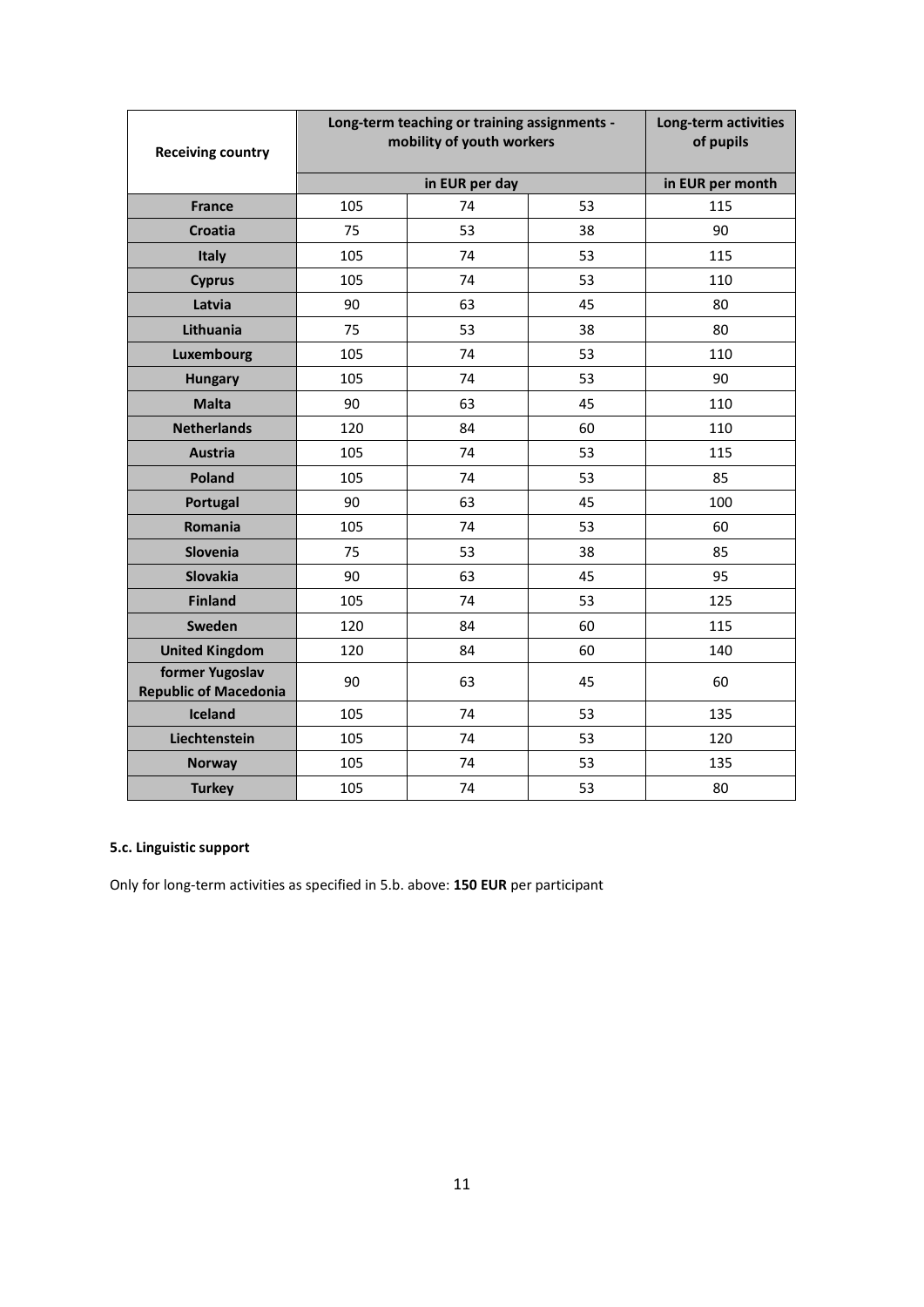#### **V. Provision of supporting documents**

In accordance with Article II.20, the Beneficiaries may be subject to checks and audits in relation to the Agreement. Checks and audits aim at verifying whether the Coordinator managed the grant in respect of the rules set out in the Agreement, in order to establish the final grant amount to which the Coordinator is entitled. To that effect, the Coordinator may be subject to the following types of checks:

- Final report check: NA check at final report stage undertaken at the NA premises in order to establish the final grant amount to which the Coordinator is entitled. This type of check will be undertaken in all cases;
- Desk check: in-depth check of supporting documents at the NA premises, usually at or after final report stage, if the Agreement is included in the NA sample for desk checks required by the European Commission or if the NA included the Agreement for a targeted desk check based on its risk assessment;
- On the spot check: check at the premises of the Beneficiaries organisation or at any other relevant premise for the execution of the Project. The Beneficiaries may be subject to an on the spot check if the Agreement is included in the NA sample for on the spot checks required by the European Commission or if the NA included the Agreement for a targeted on the spot check based on its risk assessment. There are three types of possible on the spot checks:
	- o On the spot check during action: check undertaken during the implementation of the Project
	- o On the spot check after action: check undertaken after the end of the Project and usually after the final report check;

The table below specifies the subject of the NA verification for each budget category under the different types of checks. The Beneficiaries shall note that the NA may request for any type of check also supporting documents or evidence that are typically specified for another type of check in the table below.

In view of checks, the Coordinator shall supply supporting documents in original, including for supporting documents from the other Beneficiaries. In so far as of the Beneficiaries is legally not authorised to send original documents to the NA for final report or desk checks, the Beneficiaries may send a copy thereof instead. The NA shall return original supporting documents to the Beneficiaries upon its analysis thereof.

| <b>Budget</b><br>category                      | <b>Final report</b><br>check                                                | <b>Desk</b><br>check                                                          | On-the-spot<br>check during<br>action                                 | On-the spot<br>check after<br>action                                                       |
|------------------------------------------------|-----------------------------------------------------------------------------|-------------------------------------------------------------------------------|-----------------------------------------------------------------------|--------------------------------------------------------------------------------------------|
| Project<br>management<br>and<br>implementation | Final report<br>Project results<br>uploaded in<br>Dissemination<br>Platform | Final report<br>Supporting<br>documents<br>specified in<br>Article<br>II.16.2 | Reality and<br>eligibility of the<br>activity and the<br>participants | Final report<br>Supporting<br>documents<br>specified in<br>Article II.16.2<br>Recording of |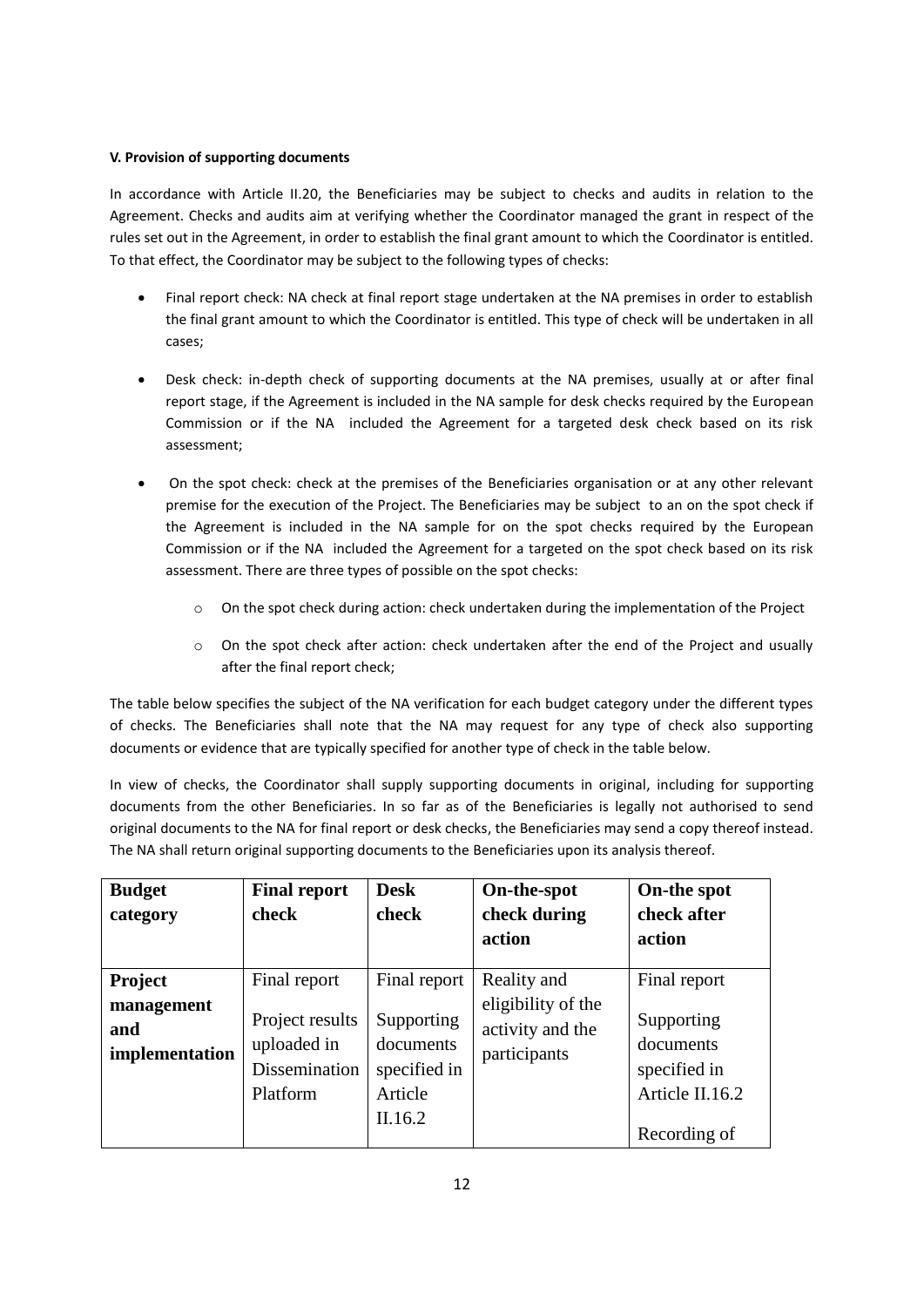| <b>Budget</b>                               | <b>Final report</b>                                                         | <b>Desk</b>                                                                   | On-the-spot                                                           | On-the spot                                                                                                                                 |
|---------------------------------------------|-----------------------------------------------------------------------------|-------------------------------------------------------------------------------|-----------------------------------------------------------------------|---------------------------------------------------------------------------------------------------------------------------------------------|
| category                                    | check                                                                       | check                                                                         | check during                                                          | check after                                                                                                                                 |
|                                             |                                                                             |                                                                               | action                                                                | action                                                                                                                                      |
| <b>Transnational</b><br>project<br>meetings | Final report                                                                | Final report<br>Supporting<br>documents                                       | Reality and<br>eligibility of the<br>activity and the<br>participants | Project expense<br>in beneficiary<br>accounts<br>Final report<br>Supporting<br>documents                                                    |
|                                             |                                                                             | specified in<br>Article<br>II.16.2                                            |                                                                       | specified in<br>Article II.16.2<br>Recording of<br>Project expense<br>in beneficiary<br>accounts                                            |
| <b>Intellectual</b><br>outputs              | Final report<br>Project results<br>uploaded in<br>Dissemination<br>Platform | Final report<br>Supporting<br>documents<br>specified in<br>Article<br>II.16.2 | Reality and<br>eligibility of the<br>activity and the<br>participants | Final report<br>Supporting<br>documents<br>specified in<br>Article II.16.2<br>Recording of<br>Project expense<br>in beneficiary<br>accounts |
| <b>Multiplier</b><br>events                 | Final report                                                                | Final report<br>Supporting<br>documents<br>specified in<br>Article<br>II.16.2 | Reality and<br>eligibility of the<br>activity and the<br>participants | Final report<br>Supporting<br>documents<br>specified in<br>Article II.16.2<br>Recording of<br>Project expense<br>in beneficiary<br>accounts |
| <b>Transnational</b><br>learning,           | Final report                                                                | Final report<br>Supporting                                                    | Reality and<br>eligibility of the                                     | Final report<br>Supporting                                                                                                                  |